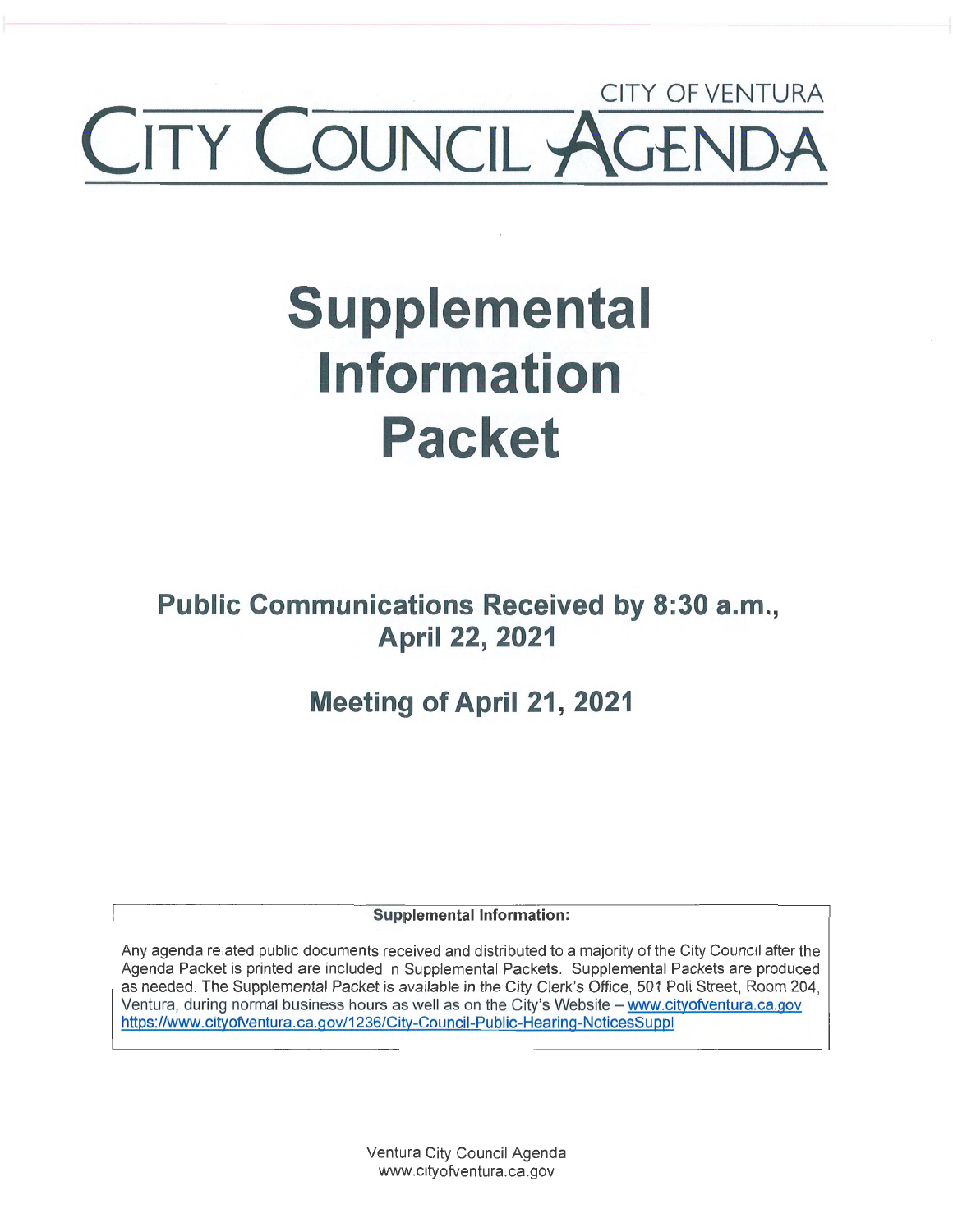### AGENDA ITEM 13A

### FIRE DEPARTMENT OPERATIONAL PERFORMANCE STUDY PUBLIC COMMUNICATIONS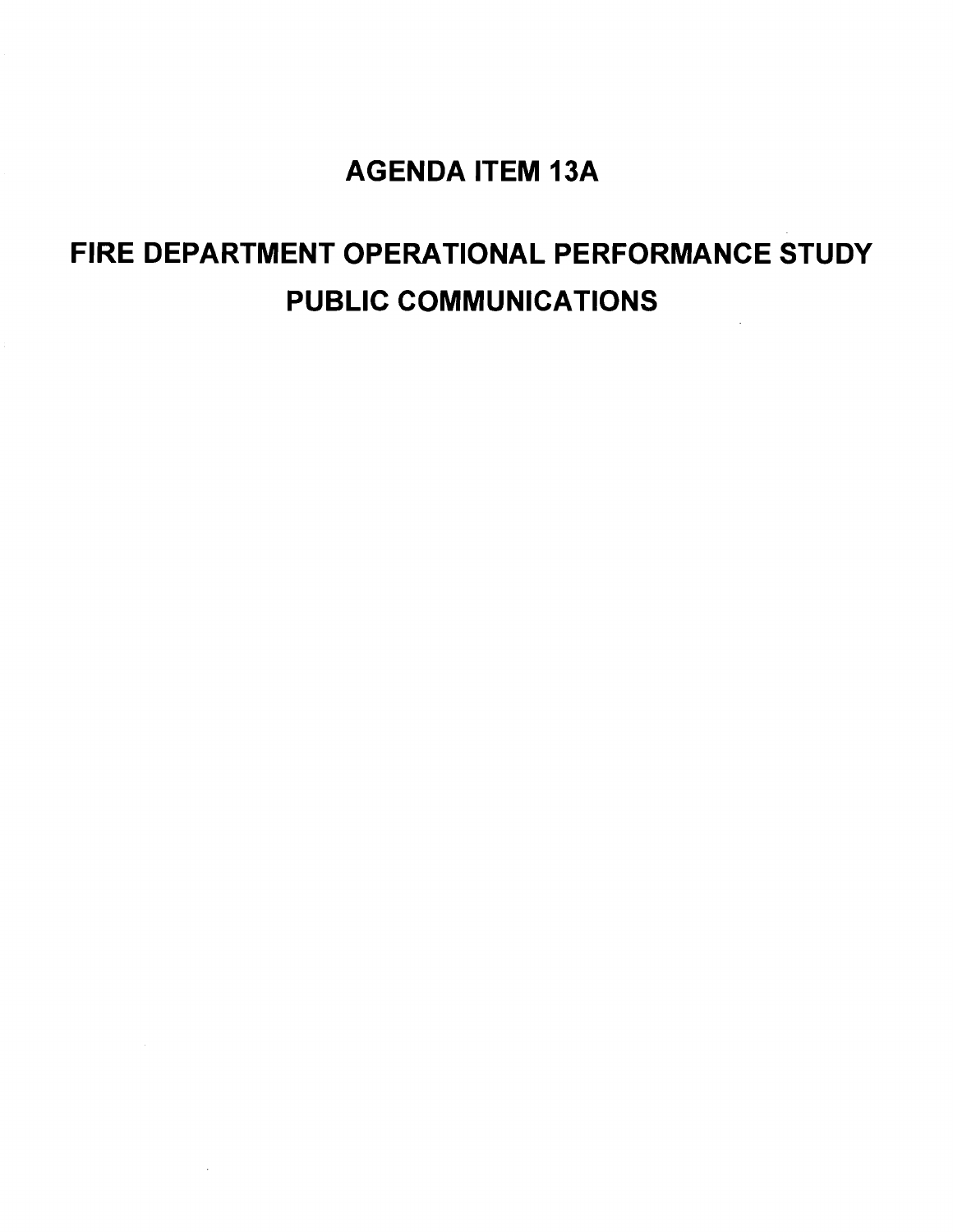#### **Tracy Oehler**

| From:    | Mike Johnson                                            |
|----------|---------------------------------------------------------|
| Sent:    | Wednesday, April 21, 2021 5:34 PM                       |
| To:      | City Clerk                                              |
| Subject: | FW: -EXT- Support The Ventura City FD Operational Study |

On 4/21/21, 4:38 PM, "Conrad Quintana" <myvoice@oneclickpolitics.com> wrote:

Re: Support The Ventura City FD Operational Study

Dear Honorable Johnson,

Honorable Mayor Rubalcava and Councilmembers,

As a resident and/or a business owner of Ventura City, I would like to start off by thanking you for authorizing this important "Fire Department Operational Performance Study." This was something Ventura City needed, and we applaud you for conducting it.

Ventura City Public Safety must be a top priority!

The Ventura City Fire Department needs enhanced equipment, more staffing and an overall boost to ensure OUR community remains safe.

Many of the recommendations in this study address those concerns and we look forward to you implementing the recommendations to ensure Ventura City remains a safe place for our community members. Sincerely,

Conrad Quintana

Ventura, CA 93003 Constituent

Prepared by OneClickPolitics (tm) at www.oneclickpolitics.com. OneClickPolitics provides online communications tools for supporters of a cause, issue, organization or association to contact their elected officials. For more information regarding our policies and services, please contact info@oneclickpolitics.com

CAUTION: This email originated from outside the City of Ventura. Exercise caution when opening attachments or clicking links, especially from unknown senders.